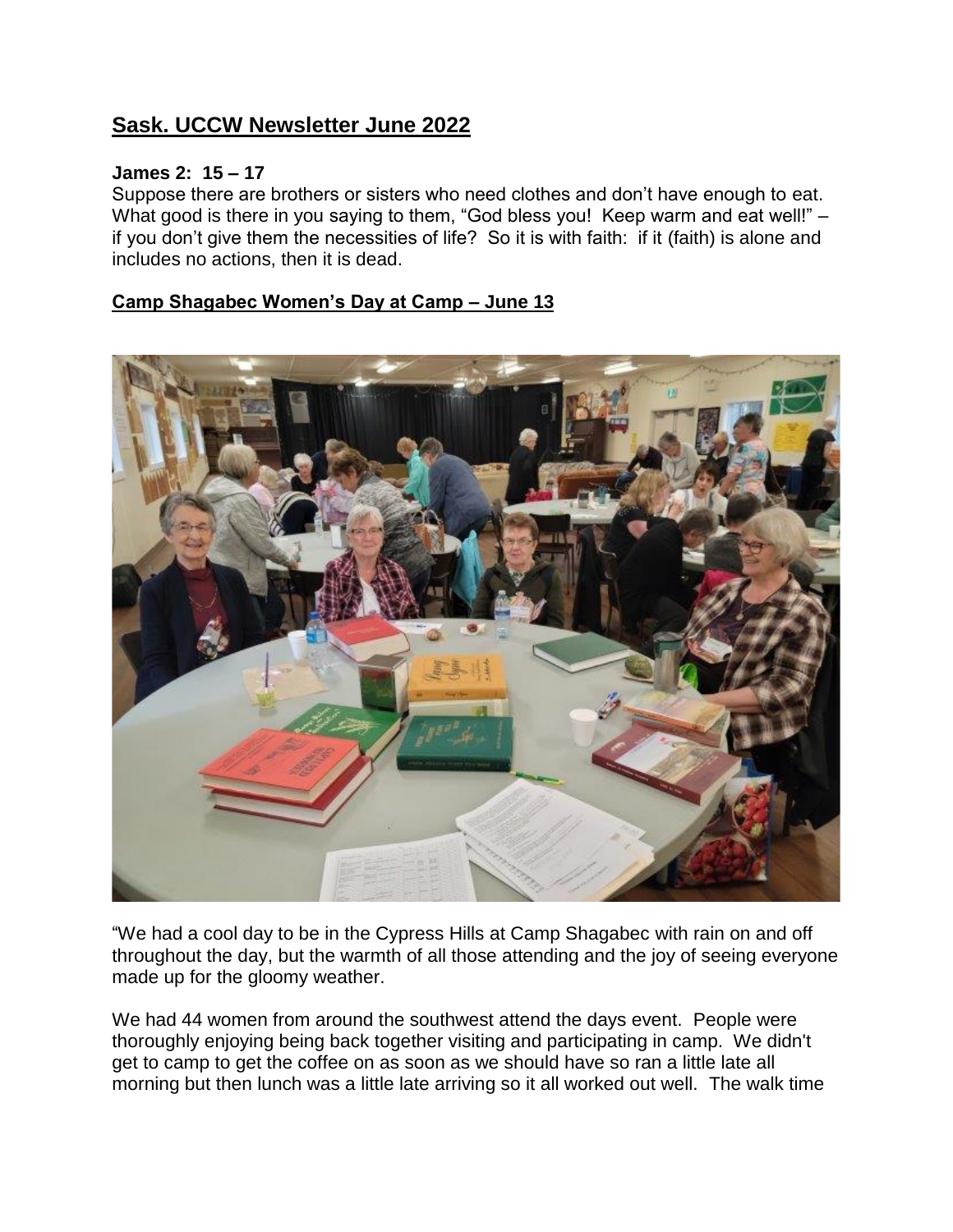was cut a bit shorter and fortunately it stopped raining after lunch so people could go for a short walk and pick their rocks for painting.

We certainly appreciated having the spring managers, Jackson and Ethan there to help throughout the day. They were a big help unloading all the boxes of donated items and all the donated cookies. We enjoyed their presentation and the video on Camp Shagabec. They took care of us very well.

Our lunch was catered to by Lakeview Grill, Joel Fitzpatrick, at Cypress Hills and I believe everyone enjoyed the cinnamon infused tomato soup, chicken Caesar wrap, chicken, pineapple, teriyaki wrap, summer berry lettuce salad with saskatoon sauce and raspberry vinaigrette dressing, with cookies and cupcakes for dessert. If you are ever at the Cypress Hills Provincial Park I would recommend stopping by for some of their food.

Our day consisted of registration, muffins and coffee, church service with communion, lunch, walk, browse the history books from the different towns, rock painting, camp report, short meeting - decision was to donate \$200 to camp from our funds and decision to be back next year with the ladies from Maple Creek and Frontier planning the day. Then we had a quick coffee/cookie break and this was followed by a memorial service, where all the names of the deceased women since the last camp were read. Then we cleaned up and headed for home.

Submitted by Donna Barber



#### **Melfort UCW 60th Anniversary Celebration – September 17 at Melfort United Church**

With U.C.W celebrating its 60<sup>th</sup> anniversary across Canada this year, Melfort UCW is hosting a "Come and Go Tea" on Saturday, September 17<sup>th</sup>, 2022 @ 2-4 pm. They will be displaying archival materials, fashion show, and displays of "what has been worn from 1962" (Hats, shoes, gloves and jewelry glasses clothing). Displays will be open at 1 p.m. ALL United Church Women are invited including any former U.C.W. members. If you have addresses of former members or fashion show items, please contact Gale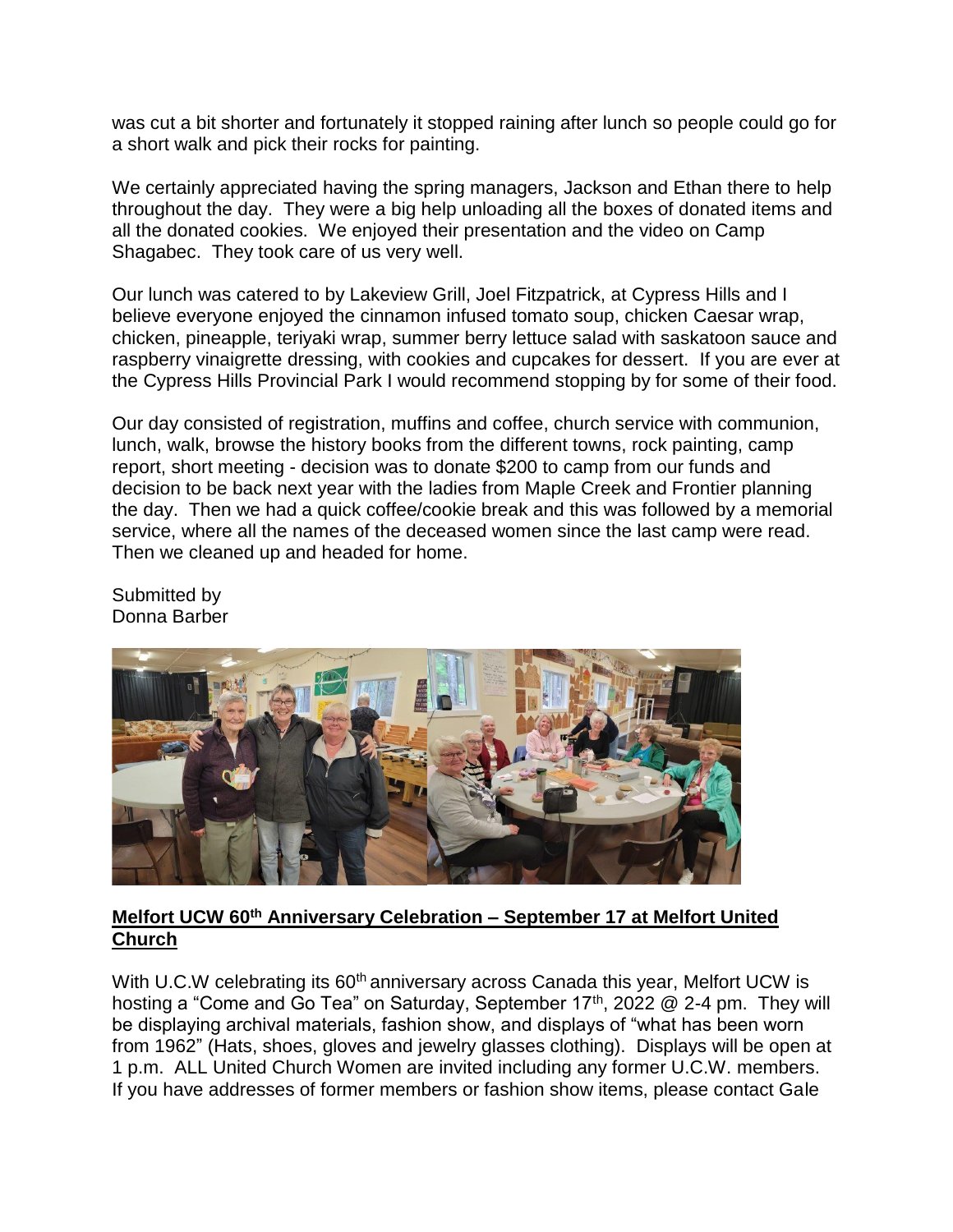Strachan @ 752-4750. Also please let her know if you plan to attend from outside the area so they will have an idea of numbers. Silver donation at the door will go towards a special U.C.W. project.

**Camp Christopher Women's Camp: September 9 - 11** AMP<br>HRISTOPHER

> Women's Camp September 9-11<sup>th</sup>, 2022

For the Love of Creation

Camp Christopher is a shared ministry of the Synod of Saskatchewan Presbyterian Church in Canada & the Living Skies Regional Council, The United Church of Canada. Camp Christopher is a safe, caring community where all may explore faith, celebrate creation, and grow in relationship with Christ.

**Schedule** 

Friday - Arrive anytime after 4pm

- Get settled
- Potluck Supper (Please bring something to share!)
- Worship with communion

**Saturday** 

- Breakfast
- For the Love of Creation Session
- Lunch
- Choose Your Own Adventure (Options will be available, or rest/socialize/explore)
- Take a Sacred Pause
- Supper
- Campfire
- Coffee House

**Sundav** 

- Breakfast
- Worship

Cost: \$60 per person Please register by September 5<sup>th</sup>, 2022